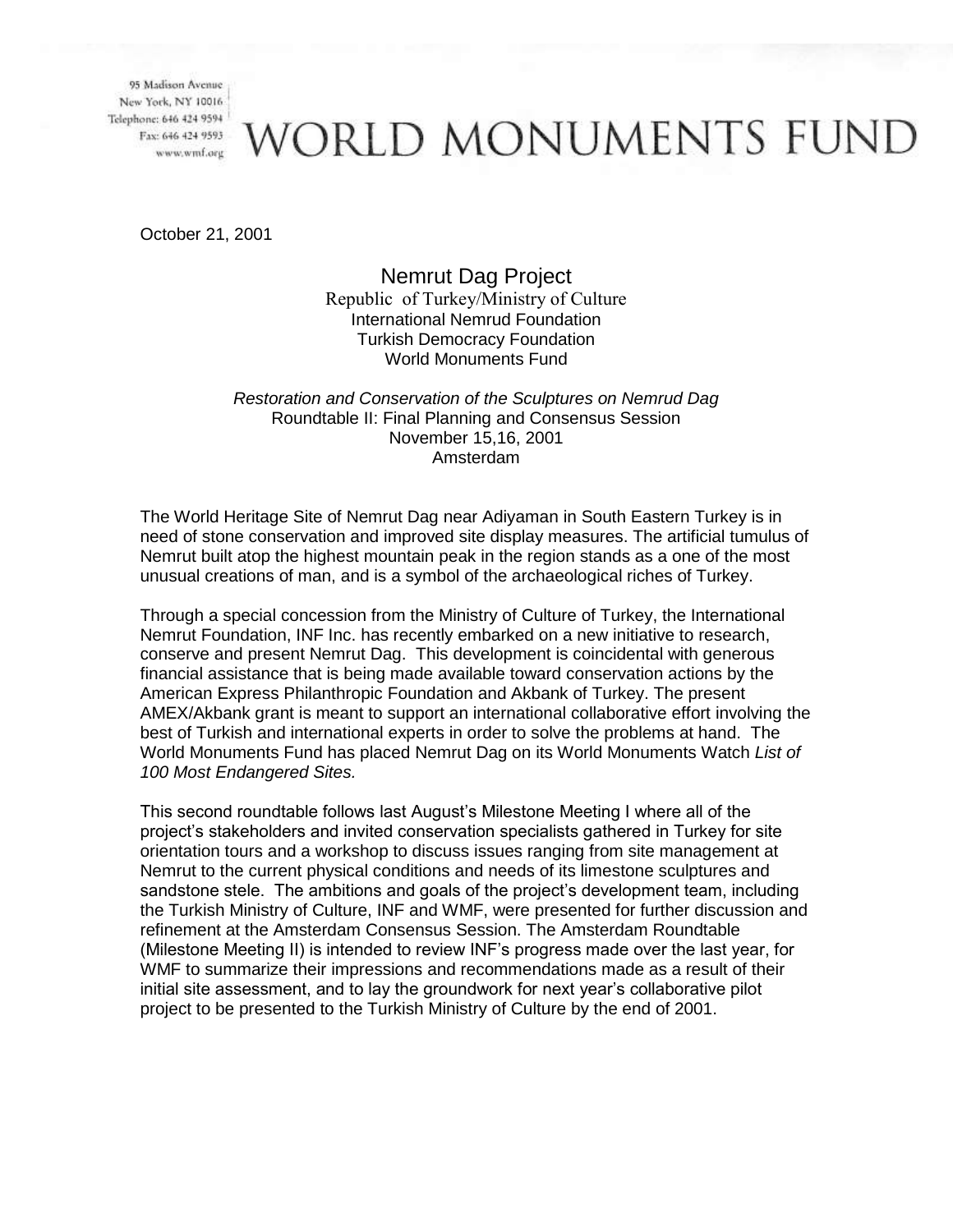# VORLD MONUMENTS FUND

### **Roundtable # 2 Objectives**

- To review archaeological fieldwork completed in year 2001which is relevant to the conservation and display of Nemrut Dag.
- To determine if the replication of certain stone sculptures, and the *anastylosis* (reerection) of selected sculptures is a viable option.
- To plan an *in-situ* stone conservation testing and training program for summer 2002.
- To propose a "Pilot Testing and Mobilization" project to the Ministry of Culture before the end of the year 2001 to be implemented in the field late spring 2002.
- To determine parameters for an improved visitor reception and parking area located approximately 200 meters below, trail marking and general site presentation.

#### **Mission II: Final Planning and Consensus Session, Amsterdam Framework Agenda**

### *Day One-November 15, 2001 (Thursday) Lead Co-chair, Eric M. Moormann, UVA*

9:30 Welcome, introductions and orientation at the Allard Pierson History Museum in Amsterdam (Prof. Dr. Herman Brijder, host UVA).

Updates and presentation of results and S.I.S. Site Information System of this year's INF's field campaign (Dr. Eric M. Moormann UVA).

| 10:00 S.I.S.: Topographic mapping   | (Ing. Willian van de Bogaard INF)                                            |
|-------------------------------------|------------------------------------------------------------------------------|
| 10:20 S.I.S.: 3-D Laserscan Program | (Ing. Willian van de Bogaard INF)<br>and Dipl.-Ing Klaus Kiepsch / Callidus) |

*10:45 Break* 

| 11:00 S.I.S. : Documentation Methods Database (Drs. Nelly van de Mortel INF     |                               |
|---------------------------------------------------------------------------------|-------------------------------|
|                                                                                 | and Drs. Tesse Stek UVA)      |
| 11:20 Presentation on progress in historical research (Dr. Eric M. Moormann UVA |                               |
|                                                                                 | and Dr. Miguel John Versluys) |
| 12:00 Astronomy and Kommagene                                                   | (Ir. Maurice Crijns INF)      |

*12:15 Lunch*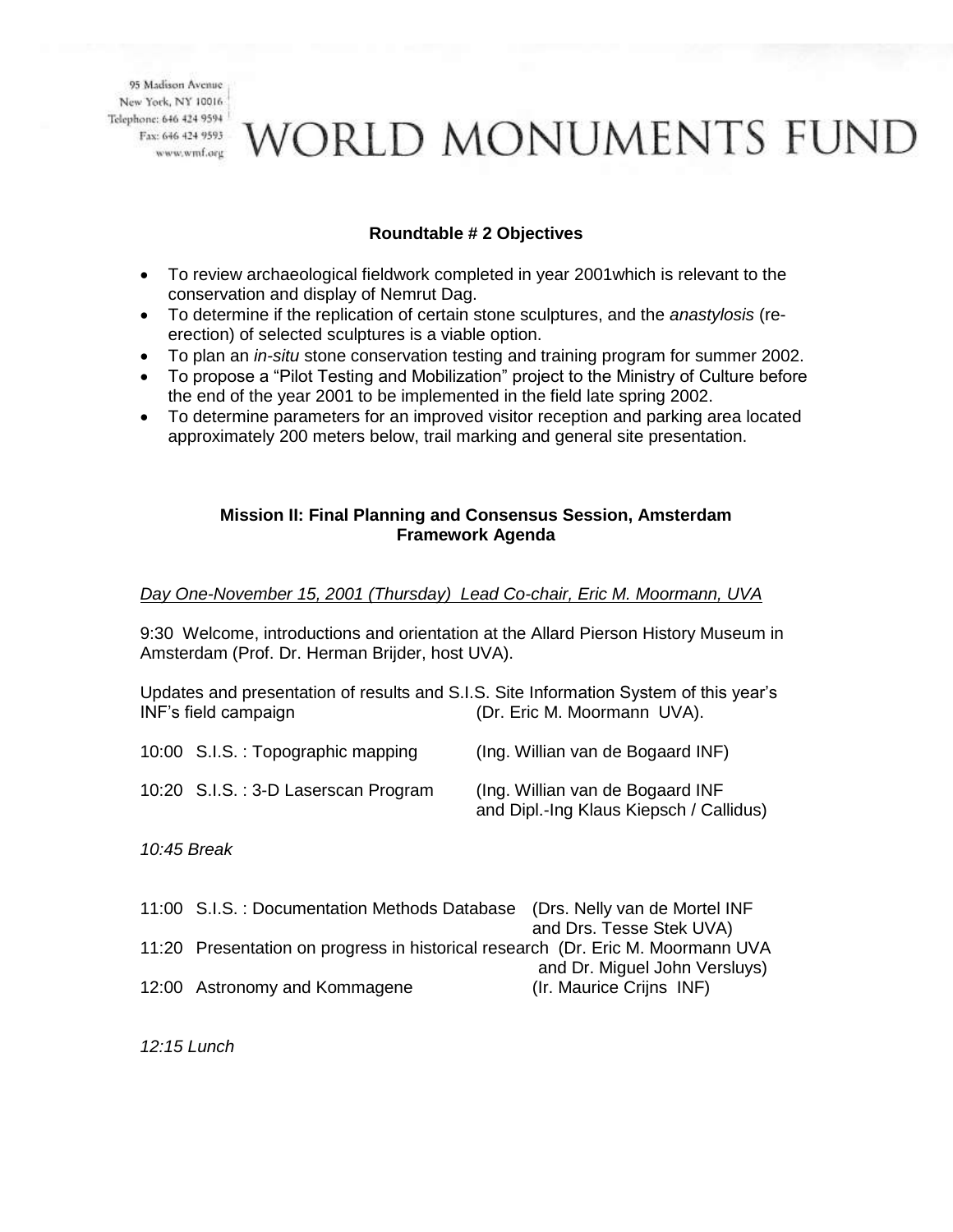# vorld monuments fund

### *Day One-November 15, 2001 (Thursday) Lead Co-chair, John H. Stubbs, WMF*

Presentations on:

2:00 Stone Conservation Methods and Recommendations; the Role of Stone Replicas at Nemrut; Proposal of a Stone Conservation and training program including a workshop; presentation of compiled archival materials for stone conservation.

4:00 Break

Engineering Issues and Considerations: Structural consolidation, hoisting methods for statue reassembly, etc.

- 4:15 Ancient Building Methods and Principles (Ir. Maurice Crijns INF)
- 4:30 Consolidation and Reassembling Methods Statues (Dr. Predrag Gavrilovic WMF)
- 5:00 Engineering and Hoisting Methods (Ir. Jaap Groot INF)

#### *Day Two-November 16, 2001 (Friday) Lead Co-Chair, John H. Stubbs, WMF*

9:30 Review and discussion of Pilot Project logistics, partnership, administrative and funding issues.

11:00 Site management and presentation issues and preliminary recommendations regarding site circulation and interpretation; considerations for improving the visitor reception and parking areas.

12:15 Lunch

#### *Day Two-November 16, 2001 (Friday) Lead Co-Chair, Dr. Eric M. Moormann, UVA*

2:00 Final planning and coordination of the application to the Ministry of Culture for the 2002 field campaign and Conservation Pilot Project (CPP) for the M/C by mid-December 2001.

Summary of conservation plan and necessary next steps to prepare for 2002 CPP

4:00 Break

4:15 Finalization and statement on next steps.